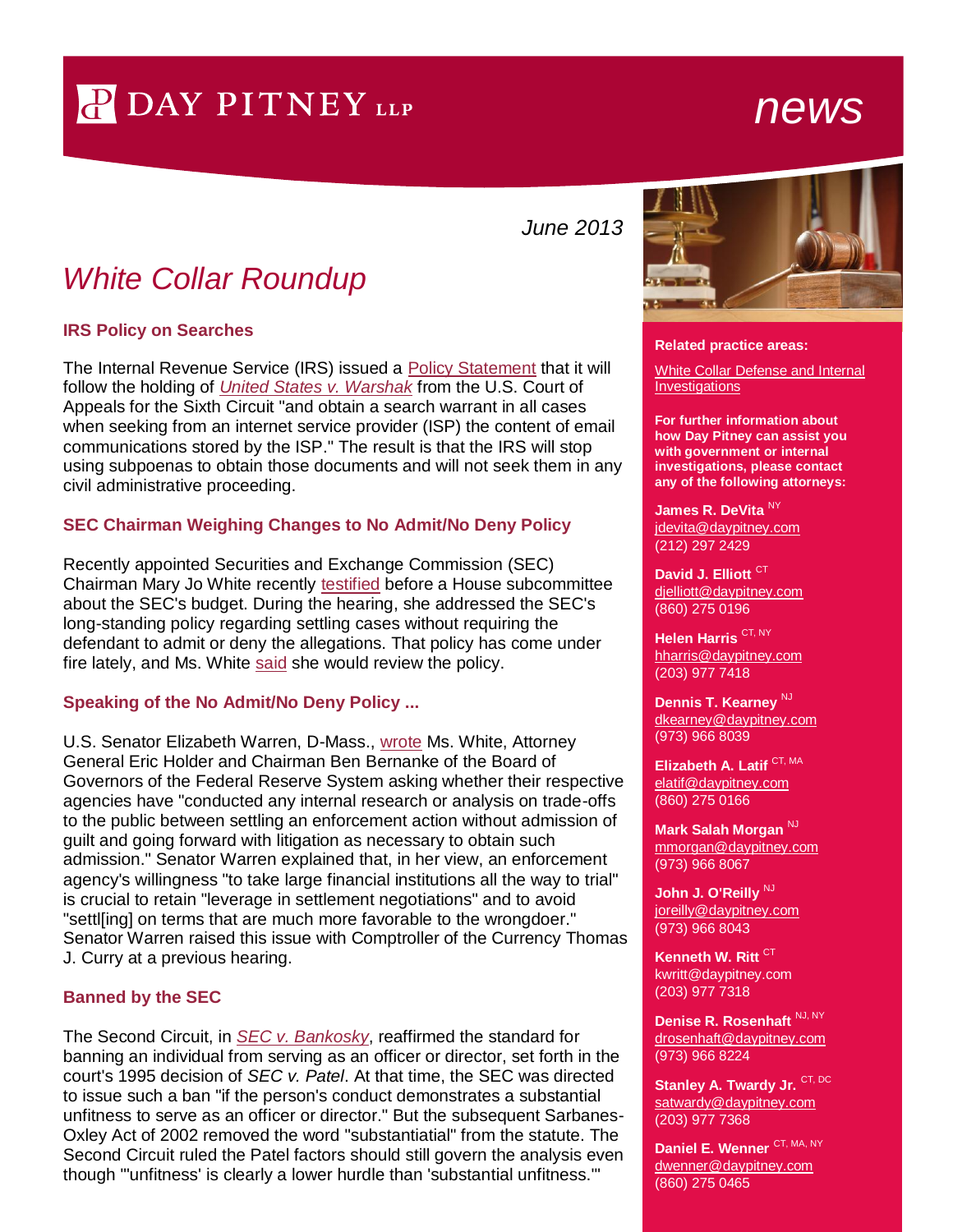#### **A Conflict Over Conflict Minerals**

The U.S. District Court for the District of Columbia will hear arguments on cross-motions for summary judgment in litigation between the National Association of Manufacturers (NAM) (and others) and the SEC regarding conflict-mineral-reporting rules established by the SEC. Section 1502 of the Dodd-Frank Wall Street Reform and Consumer Protection Act required the SEC to enact rules for public companies to disclose their use of "conflict minerals," i.e., tantalum, tin, gold or tungsten, from the Democratic Republic of the Congo and surrounding countries. The SEC rules require disclosures to begin in 2014 for the use of such minerals during 2013, and the NAM has sued to enjoin the rules. The plaintiffs allege the cost-benefit analysis in the rule-making was grossly inadequate, the SEC misinterpreted Section 1502 and the rule violates companies' First Amendment rights.

#### **No Such Thing As Too Big to Jail**

During testimony before a House Financial Services subcommittee, acting Assistant Attorney General Mythili Raman dispelled the notion that the U.S. Department of Justice (DOJ) considered some financial firms "too big to jail." Ms. Raman began by saying "that no individual and no institution is immune from prosecution. Size does not equal immunity." Despite that statement, subcommittee members pressed Ms. Raman about whether the size of financial firms and the possible "collateral consequences" of a prosecution against them cause the DOJ to go easy on them. Ms. Raman said that "collateral consequences" of a prosecution are but [one of the](http://www.justice.gov/usao/eousa/foia_reading_room/usam/title9/28mcrm.htm#9-28.300)  [factors laid out in the U.S. Attorneys' Manual](http://www.justice.gov/usao/eousa/foia_reading_room/usam/title9/28mcrm.htm#9-28.300) that prosecutors use when making charging decisions. For more on Ms. Raman's testimony, click [here.](http://www.mainjustice.com/2013/05/23/too-big-to-jail-isnt-accurate-acting-doj-criminal-chief-testifies/)

#### **About Day Pitney LLP**

Day Pitney LLP is a full-service law firm with more than 300 attorneys in Boston, Connecticut, New Jersey, New York and Washington, DC. The firm offers clients strong corporate and litigation practices, with experience on behalf of large national and international corporations as well as emerging- and middle-market companies and individuals.

Lawyers in our [White Collar Defense and Internal Investigations](http://www.daypitney.com/practices/practice-detail.aspx?pid=40) practice have the resources, skills and experience necessary to protect our clients' interests whenever they are confronted by a government investigation, whether at the local, regional, national or international level. Our clients include Fortune 50 corporations, private companies, universities, hospitals and individuals. We have also conducted comprehensive and conclusive internal investigations for our clients and have helped them strengthen their regulatory compliance programs and ethics plans.

**Bar Admissions: : Connecticut <sup>CT</sup> Massachusetts <sup>MA</sup>** New Jersey<sup>NJ</sup> New York <sup>NY</sup> Washington, DC <sup>DC</sup>